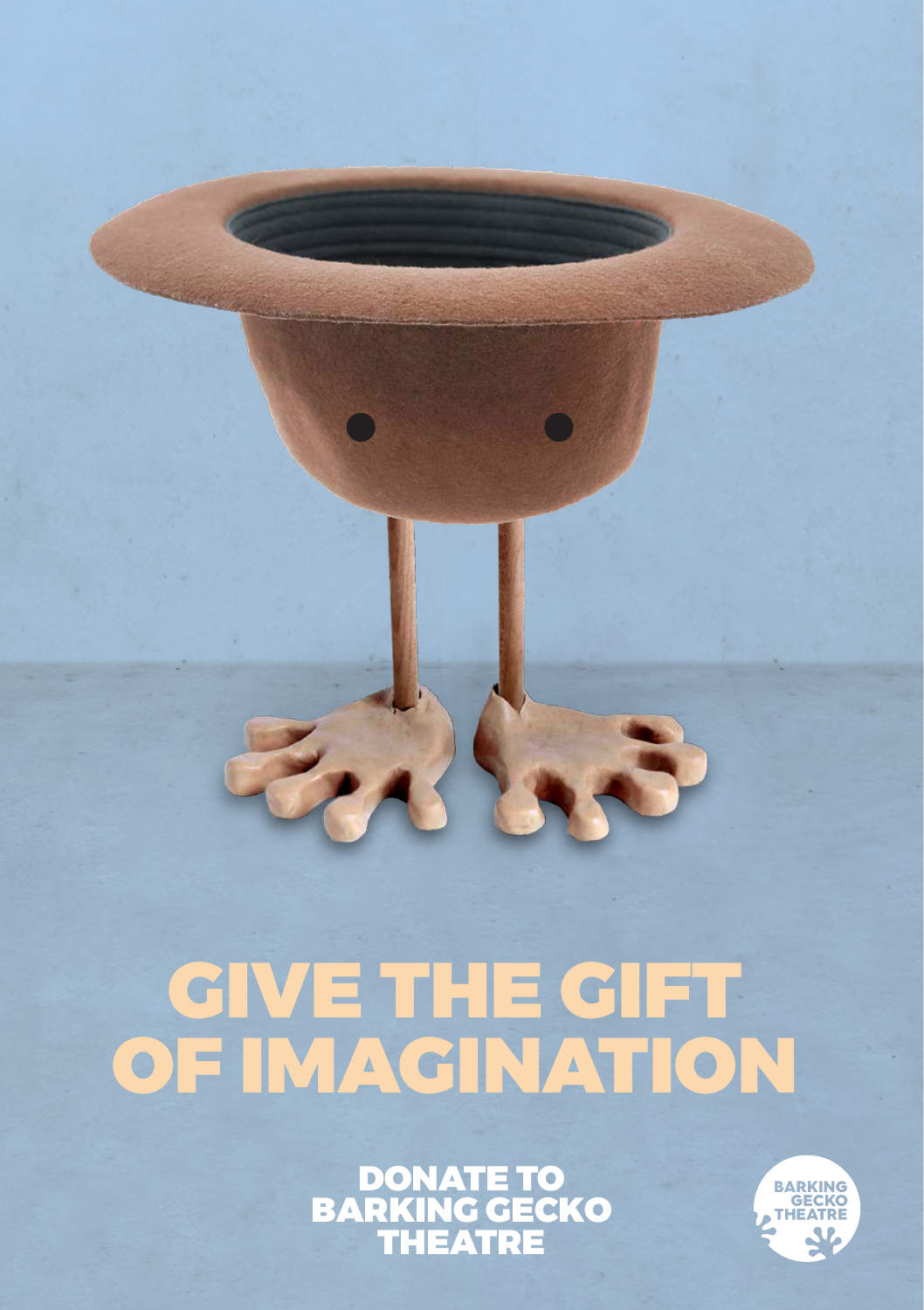# SET IMAGINATIONS SOARING

At Barking Gecko, we inspire children to imagine the world anew. We enrich lives, foster creativity and build empathy and understanding.

You can give children the gift of theatre by making a tax-deductible donation to Barking Gecko Theatre.

The impact of your donation will extend beyond the stage. It will enable us to welcome children and families from disadvantaged backgrounds to the theatre and tour our work to regional and remote communities. Your donation can also help deliver our Creative Learning Programs to thousands of primary school children across WA.

We'll take you and your family behindthe-scenes to see how a Barking Gecko show comes to life. You'll also receive regular updates on the impact of your donation.

To join our family of donors, please complete and return this form to Monique Beaudoire, Philanthropy and Sponsorship Manager at Barking Gecko. Alternatively you can make an online donation at www.barkinggecko.com.au/donate

Together we'll create theatre that will set imaginations soaring!



Photography: Jon Green and Daniel Grant

# DONATE TO BARKING GECKO THEATRE

MY CONTACT DETAILS

| Address                                                                                                                                                                                                                              | he <b>he controlled the controller of the controller of the controller of the controller of the controller of the controller of the control of the control of the control of the control of the control of the control of the co</b> | Name. And the state of the state of the state of the state of the state of the state of the state of the state of the state of the state of the state of the state of the state of the state of the state of the state of the |  |
|--------------------------------------------------------------------------------------------------------------------------------------------------------------------------------------------------------------------------------------|--------------------------------------------------------------------------------------------------------------------------------------------------------------------------------------------------------------------------------------|-------------------------------------------------------------------------------------------------------------------------------------------------------------------------------------------------------------------------------|--|
| Suburb <u>the contract of the contract of the contract of the contract of the contract of the contract of the contract of the contract of the contract of the contract of the contract of the contract of the contract of the co</u> |                                                                                                                                                                                                                                      | Postcode in the contract of the contract of the contract of the contract of the contract of the contract of the                                                                                                               |  |
|                                                                                                                                                                                                                                      | Email address entrance and the contract of the contract of the contract of the contract of the contract of the                                                                                                                       |                                                                                                                                                                                                                               |  |

# MY DONATION

|                                          | 5500 5100 5200 5300 5400 5500       |  |  |  |  |  |  |  |
|------------------------------------------|-------------------------------------|--|--|--|--|--|--|--|
|                                          | S1,000 S2,500 S5,000 S7,500 S10,000 |  |  |  |  |  |  |  |
| My choice \$                             |                                     |  |  |  |  |  |  |  |
| Please contact me to discuss my donation |                                     |  |  |  |  |  |  |  |

### I WISH TO MAKE A REGULAR DONATION



# PLEASE DIRECT MY DONATION TO

**Barking Gecko shows** to enable exquisitely crafted theatre that inspires children to imagine the world anew.

**Creative Learning** for school students to enable captivating and enriching opportunities for children, young people and teachers sparking critical conversation both in and outside the classroom.

Gecko Ensemble drama workshops to enable young people to come together to learn new skills, stretch their imaginations, play, create and discover.



At the discretion of Barking Gecko Theatre